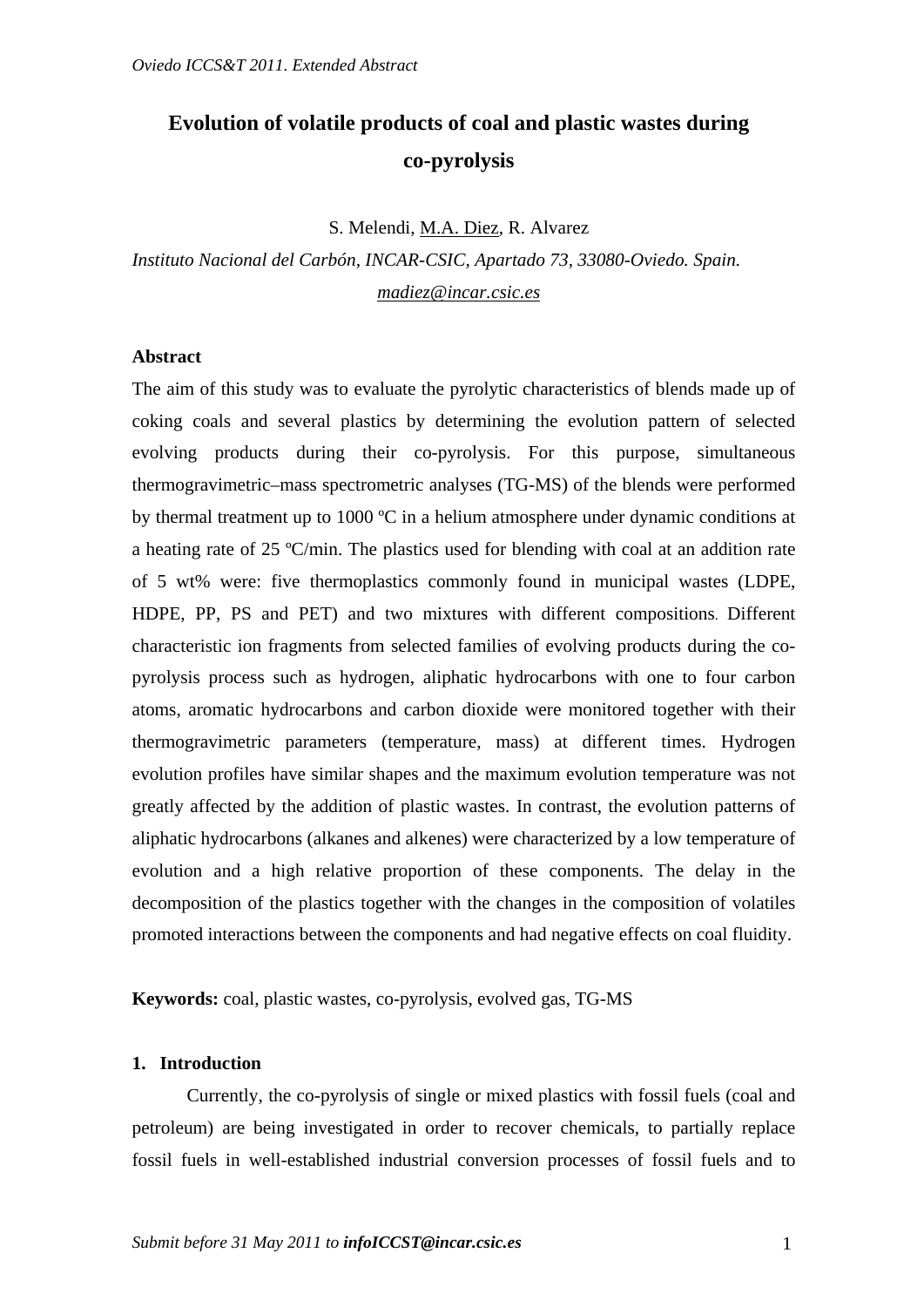contribute to the protection of the environment. Among the different routes based on copyrolysis, the co-processing of coking coals with plastics from municipal wastes for metallurgical coke production has been implemented at industrial scale [1,2]. The composition of the plastic waste added has been shown to be a critical factor in controlling the effect on the coal thermoplastic properties, coking pressure generation during coking and the structure and properties of metallurgical coke [3-5]. In accordance with the different structure and thermal behaviour of the plastics contained in municipal wastes, opposite effects have been observed: polyolefins which cause a slight decrease in fluid coal properties [6-10], improve or maintain coke strength and reactivity and increase the wall pressure generated during coking up to extremely high values. Aromatic polymers such PET and PS, however, which are the strongest modifiers of coal fluidity, cause a deterioration in coke reactivity towards  $CO<sub>2</sub>$ , and help to balance the wall pressure [3-5].

 The aim of this study is to gain additional information about the interactions between coal and plastics in order to explain the different effects on the fluidity of the coal and the generation of the wall pressure during coking. For this purpose, TG-MS was employed to obtain information on the different events which take place during copyrolysis and the chemical composition of the evolved gases.

#### **2. Experimental section**

 An industrial coal blend, PA, was used to prepare mixtures with several plastics at an addition rate of 5 wt%. The mixed plastic waste Wa was composed of 73 wt% highdensity polyethylene (HDPE), 20 wt% polypropylene (PP), 5 wt% polyethylene terephthalate (PET) and 2 wt% cellulose and the mixture Wb was a more heterogeneous waste containing the six thermoplastics: PP, 39.2 %; PET, 18.8 %; PS, 16.6 %; HDPE, 0.7 %; LDPE, 5.4 %; PVC, 1.2 % and 6.9 % of non-identified plastics. Both plastic wastes were provided by the Spanish recycling company Abornasa.

 The powdered mixtures (7 g, < 0.212 mm size) were subjected to thermogravimetric-mass spectrometric analysis (TG-MS) in a simultaneous TA Instrument SDT2960 analyzer coupled to a quadrupole mass spectrometer (Balzers, Thermostar GSD-300T) by a fused silica transfer line heated at 200 ºC. About 7 mg of the mixtures was heated from room temperature up to 1000  $^{\circ}$ C at a heating rate of 25  $^{\circ}$ C min-1 using a helium flow rate of 100 ml/min to sweep out the volatile products. The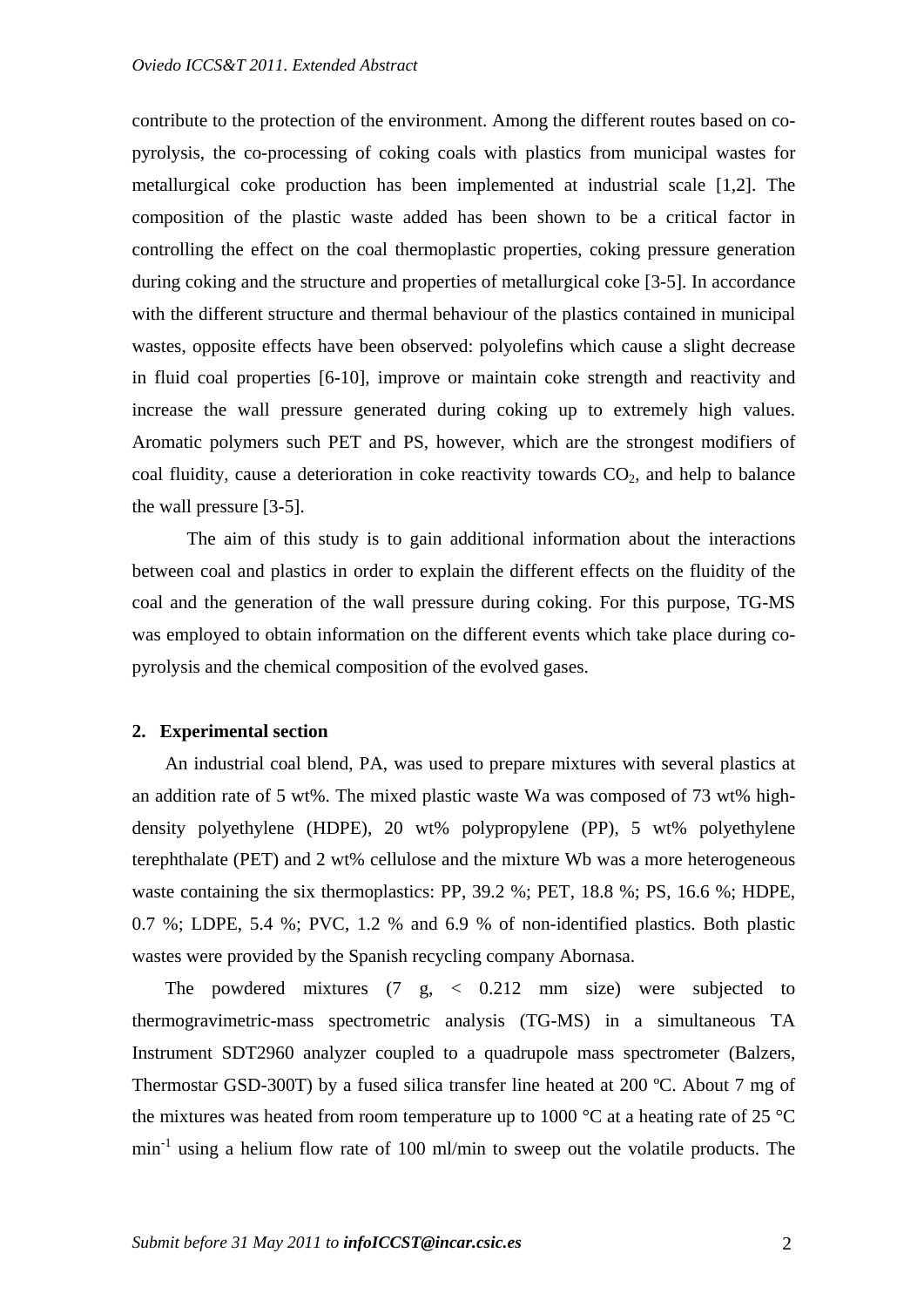evolution of the temperature of the evolved gaseous products and the intensity of the selected ion fragments were monitored together with the thermogravimetric parameters (temperature, mass) at different times.

## **3. Results and Discussion**

 The DTG curves of the plastic wastes, the coal blend PA and their mixtures at an addition rate of 5 wt% of the plastics are shown in Figures 1 and 2. The temperature of maximum decomposition of plastics varies in the following order:  $PS < PET < PP <$ LDPE < HDPE (Figure 1). The position of the DTGmax of the two plastic mixtures, Wa and Wb, are slightly lower than what might be expected from their composition. In the case of Wa (73 wt% HDPE, 20 wt% PP and 5 wt% PET), the Tmax value is located between PP (475 °C) and PET (449 °C) whereas Wb presents a similar value to that of PET and PS (442 °C), which make up about 35 wt% of the waste.



Figure 1. DTG curves of plastic wastes studied.

The DTG profile of the coal blend shows a main peak at about 505 °C, which is also shown in blends containing the three polyolefins (HDPE, LDPE and PP). Under the pyrolysis conditions applied, polyolefins have the narrowest decomposition temperature ranges with a Tmax inside the thermal degradation of the macromolecular network of the coal, whereas the degradation of PS and PET takes place close to the early stages of coal decomposition (Figure 2). An examination of the DTG profiles of the blends shows that blends with HDPE, LDPE and PP show a single peak at a temperature slightly lower than that of the coal blend PA (495-499 *vs.* 505 ºC). However, when PS and PET are added to coal, these blends present a bimodal evolution of volatiles, with the first peak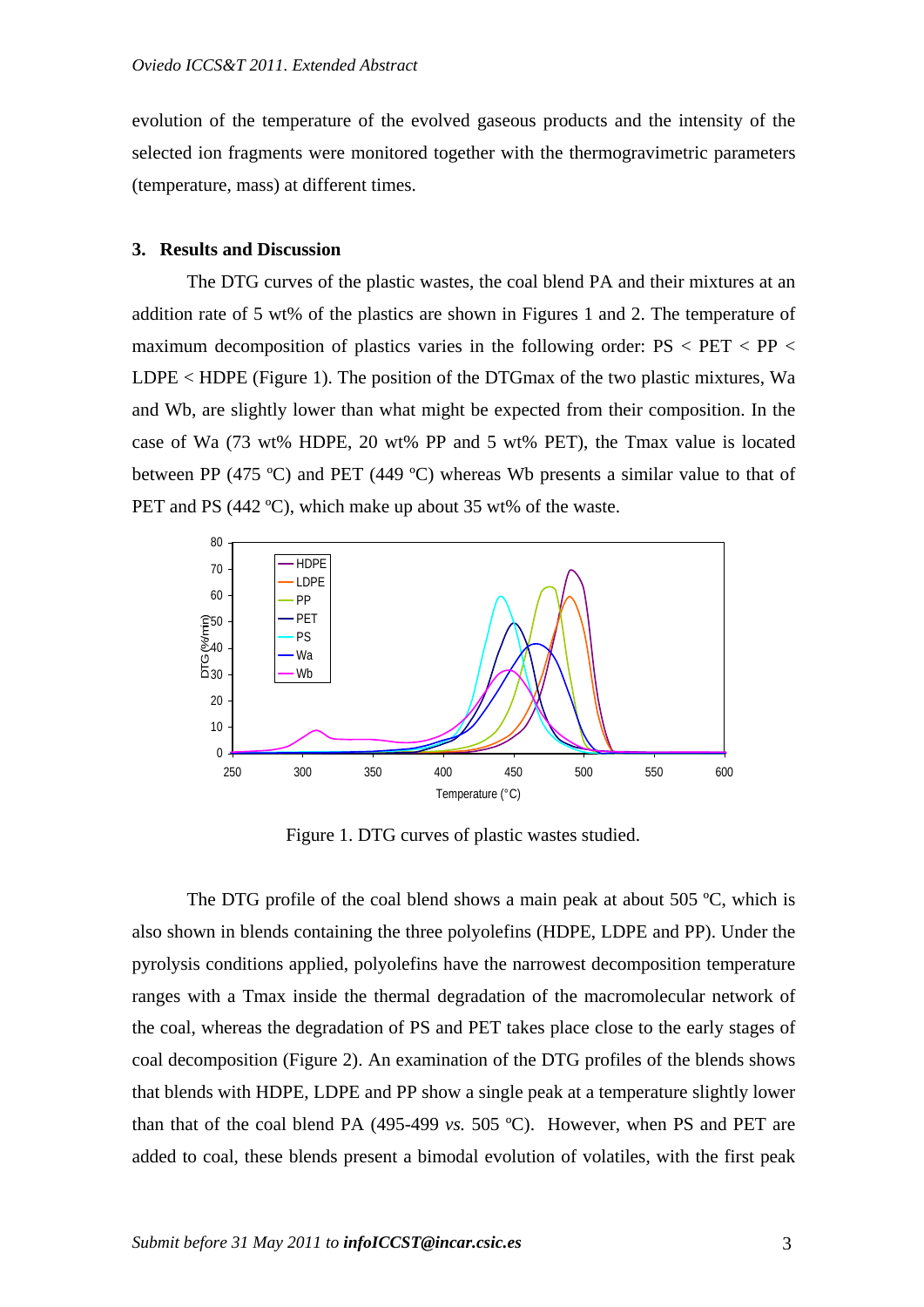being attributed to plastic decomposition and the high-temperature peak to coal devolatilization. When comparing the profiles of the blend and the corresponding plastic, a shift in the evolution of volatiles from the plastic in the blend towards a higher temperature can be clearly observed. This suggests that some degree of physical and chemical interaction may occur during the co-pyrolysis of plastics with coal. PET is the exception to the general tendency (Figure 2).



Figure 2. DTG profiles of the coal blend PA, the plastics and their mixtures at an addition rate of 5 wt%.

 When plastic decomposition via radical chain reactions occurs close to the decomposition of the macromolecular network of the coal, there is greater opportunity for the small size species from coal decomposition which are responsible for the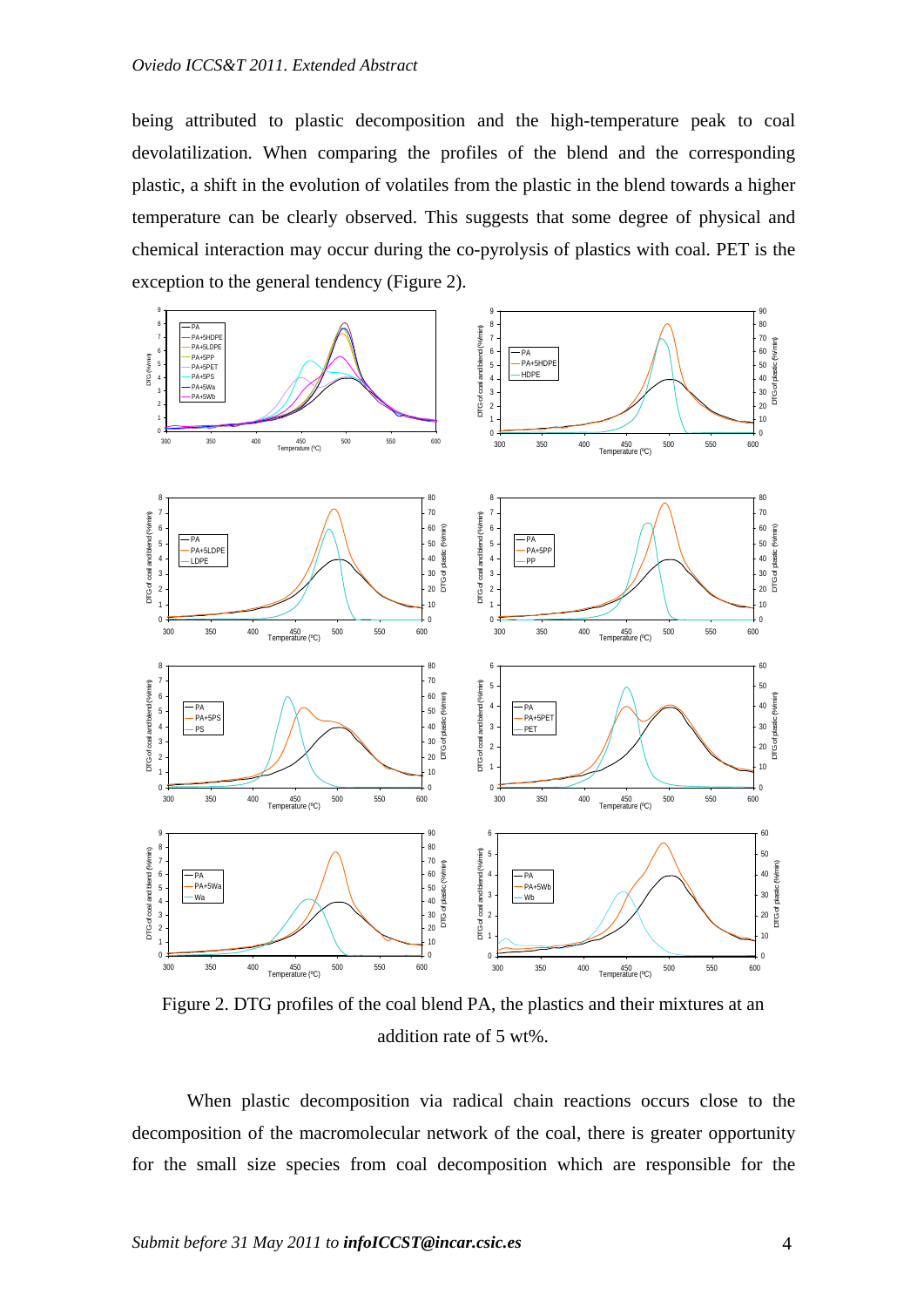development and maintenance of fluidity to volatilize and then to be stabilized by hydrogen transfer or cross-linking reactions. As a consequence of this, the fluidity decreases drastically. PS and PET are good examples of strong modifiers of coal thermal behaviour [7-11]. Then decrease the fluidity of the coal and give rise to more disordered carbon structures in the semicokes [7,8]. However, if the degradation products of the plastics are produced close to the range of maximum evolution of volatiles from the coal, when the maximum amount of gas and tar is produced and solidification sets in, the decomposition products from plastic will be trapped in the co-pyrolysis system and, then, incorporated into the semicoke [5,7,8]. This behaviour is exhibited by the polyolefins which overlap over a wide interval as the coal volatiles evolve.

 The interactions between the coal and plastics are also influenced by the chemical composition of the volatiles. By means of TG-MS analysis, it is possible to obtain information about the more volatile species evolved during co-pyrolysis. The ion fragment signals presented in Table 1 represent different families of compounds which were monitored during the co-pyrolysis.

| m/z           | Assignment                                                          |
|---------------|---------------------------------------------------------------------|
| $\mathcal{L}$ | $H_2^+$                                                             |
| 15            | $CH_3^+$                                                            |
| 29, 43, 57    | Alkane series: $C_2H_5^+$ , $C_3H_7^+$ , $C_4H_9^+$ $C_nH_{2n+1}^+$ |
| 27, 41, 55    | Alkene series: $C_2H_3^+$ , $C_3H_5^+$ , $C_4H_7^+$ $C_nH_{2n-1}^+$ |
| 77, 78, 91    | Aromatic series: $C_6H_5^+$ , $C_6H_6^+$ , $C_7H_7^+$               |
| 44            | $\Omega$ <sup>+</sup>                                               |

Table 1. Ion fragments monitored by TG-MS analysis.

 Above 450 ºC, the most abundant hydrocarbon during the pyrolysis of the coal blend and its mixtures with plastics was methane which was accompanied by the release of other aliphatic and aromatic hydrocarbons. Paraffinic and olefinic fragments always evolve in the temperature range of 495 to 550 ºC, the temperature increasing as the number of carbon atoms increases. In most of the blends containing plastics the maximum temperature of hydrocarbons occurs at a lower temperature than the coal blend PA. Hydrogen was detected in more intensity in the last stages of thermal decomposition of the blends and coming mainly from the condensation of the aromatic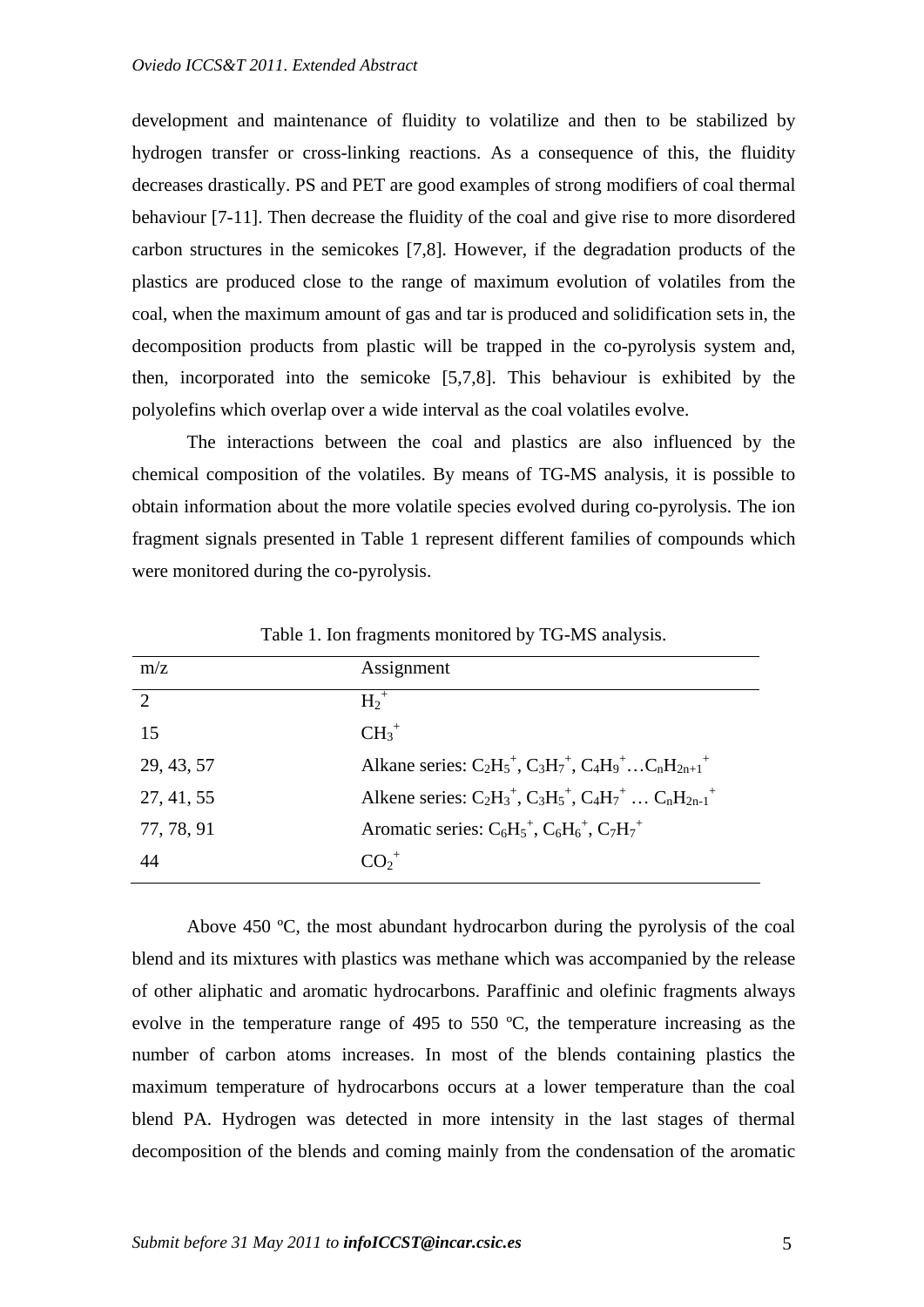structures at a high temperature (782-790 ºC).

When the compositions of the light pyrolysis products from the coal blend and its mixtures with plastics are compared, some relevant features of the co-pyrolysis of the blends made up of coal and plastics, (which were derived from the normalized areas of the corresponding peaks to that of hydrogen), are shown to be related to: (i) a higher proportion of hydrogen; (ii) a higher amount of aliphatic compounds from C2 to C4 in the form of both alkanes and alkenes; (iii) a higher relative proportion of alkenes versus alkanes, with the exception of the PA5PS blend (Figure 3).



Figure 3. Variation of hydrocarbons evolved during the pyrolysis of the coal blend PA and its mixtures with the different plastic wastes.

 As a consequence of the polymer structure, blends made up of PS and PET behave in a different way to polyolefins and they increase the amount of aromatic hydrocarbons. As expected, the addition of oxygen-containing polymers such as PET increases the  $CO<sub>2</sub>$  content in the gas, which is released at low temperatures of approximately 465 and 635 ºC. Although it is difficult to attribute the origin of the two peaks of  $CO<sub>2</sub>$ , the low-temperature peak could be linked to functional groups in the PET polymeric chain, whereas the second peak may be assigned to a cross-linking reaction during the formation of tar and coke.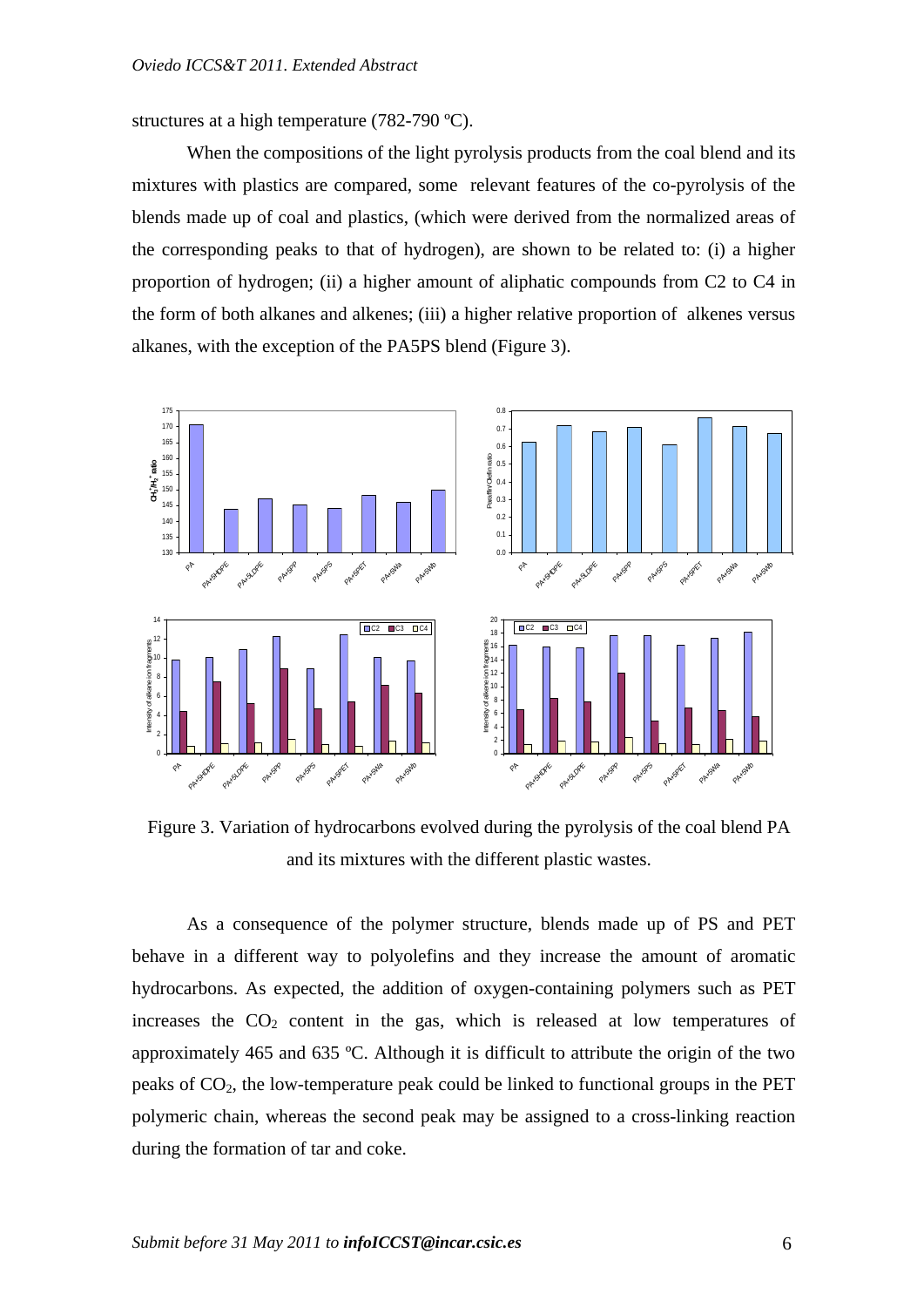#### **4. Conclusions**

A delay in the evolution of volatile species from the plastics was observed when they are blended with coal. Depending on the thermal stability of the plastics, the shift of the evolution of volatiles from the plastic towards higher temperatures and the increase in overlapping between the components may explain the degree of reduction in fluidity caused by plastics. In general, the relative proportion and the temperature of emission of light gases such as hydrogen, methane, aliphatic hydrocarbons with up to four carbon atoms (including paraffin and olefin pairs), aromatic hydrocarbons and carbon dioxide was consistent with the functional groups of the plastic added to the coal. The thermal events during co-pyrolysis and the chemical families of compounds in the gas are in agreement with the modification of the coal fluidity, the degree of ordering of the carbon structure of the semicokes and the evolution of gas pressure during the coking process.

### **Acknowledgements**

The financial support provided by the Ministerio de Ciencia e Innovación through project CTM2004-03254 is gratefully acknowledged.

## **References**

- [1] Kato K, Nomura S, Uematsu H. Development of waste plastics recycling process using coke ovens. ISIJ International 2002;42:S10.
- [2] Nomura S, Kato K. Basic study on separate charge of coal and waste plastics in coke oven chamber. Fuel 2005;84:429-35.
- [3] Diez MA, Alvarez R, Melendi S, Barriocanal C. Feedstock recycling of plastic wastes/oil mixtures in cokemaking, Fuel 2009;88:1937-44.
- [4] Melendi S, Diez MA, Alvarez R, Barriocanal C. Plastic wastes, lube oils and carbochemical products as secondary feedstocks for blast-furnace coke production, Fuel Processing Technology2011;92: 471-8.
- [5] Melendi S, Diez MA, Alvarez R, Barriocanal C. Relevance of the composition of municipal plastic wastes for metallurgical coke production, Fuel 2011;90:1431-8.
- [6] Vivero L, Barriocanal C, Alvarez R, Diez MA. Effects of plastic wastes on coal pyrolysis behavior and the structure of semicokes. J. Anal. Appl. Pyrolysis 2005;74:327-36.
- [7] Dominguez A, Blanco CG, Barriocanal C, Alvarez R, Diez MA. Gas chromatographic study of the volatile products from co-pyrolysis of coal and polyethylene wastes. J. Chromatography A 2001;918:135-44.